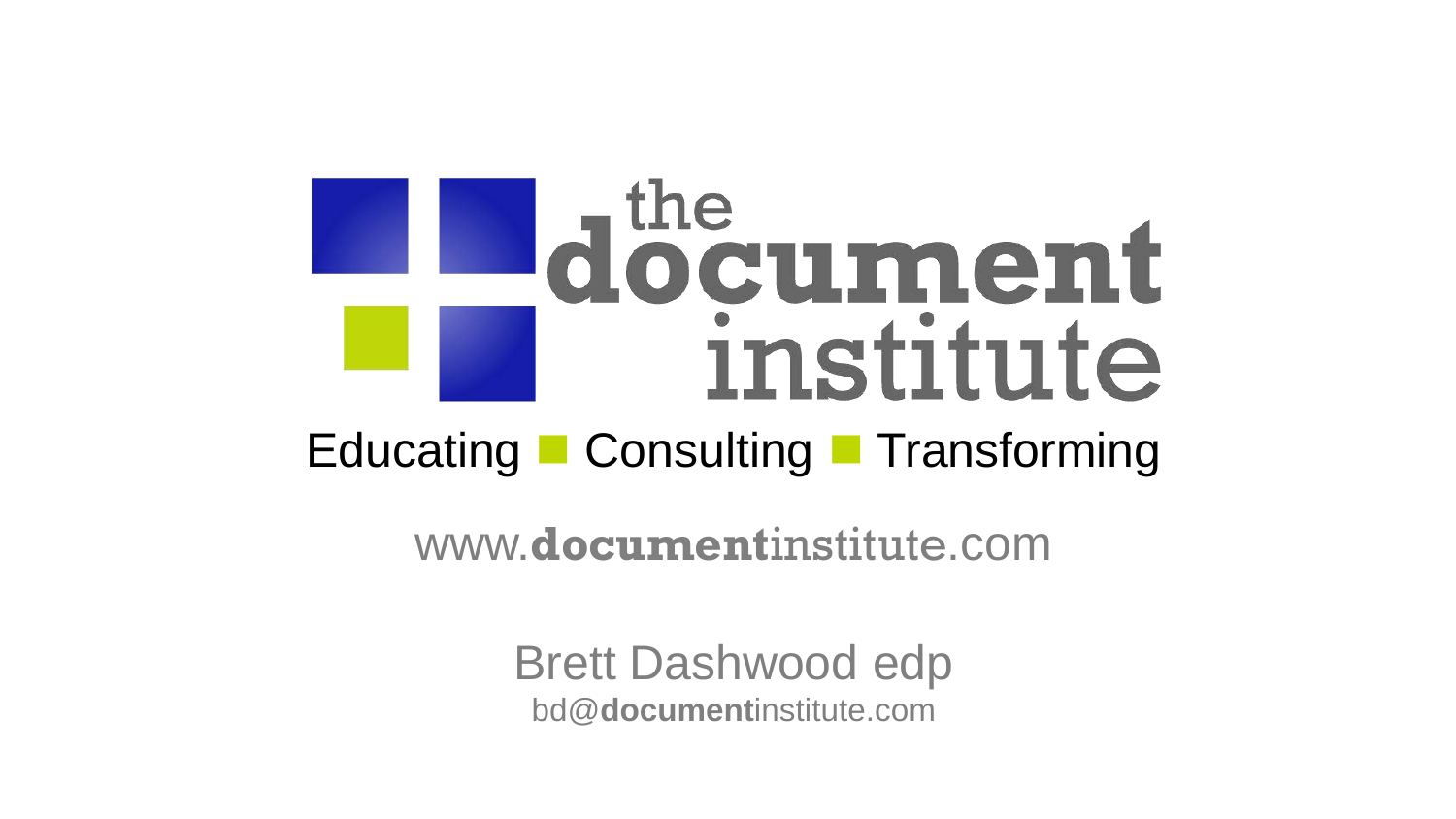

# Personalised Customer Communication Management (CCM) the document lifecycle



#### End-User Document Owners

- Regularly generating 1000's of documents
	- **Bank, Insurance, Finance, Utilities, Telecoms, Retail...**

### Service Provider Document Producers

- **Providing the service to the generators** 
	- Print/Mail Bureaux
	- **Printers looking to add variable documents**

### Hardware & Software Technology Vendors

- **•** Develops or sells software to manage or create documents
- Manufacturers or sells hardware to create (print) or insert (for mail) documents
- Postal Authorities & other Delivery Facilitators
	- eg. physical mail, plus email, digital mailbox, other online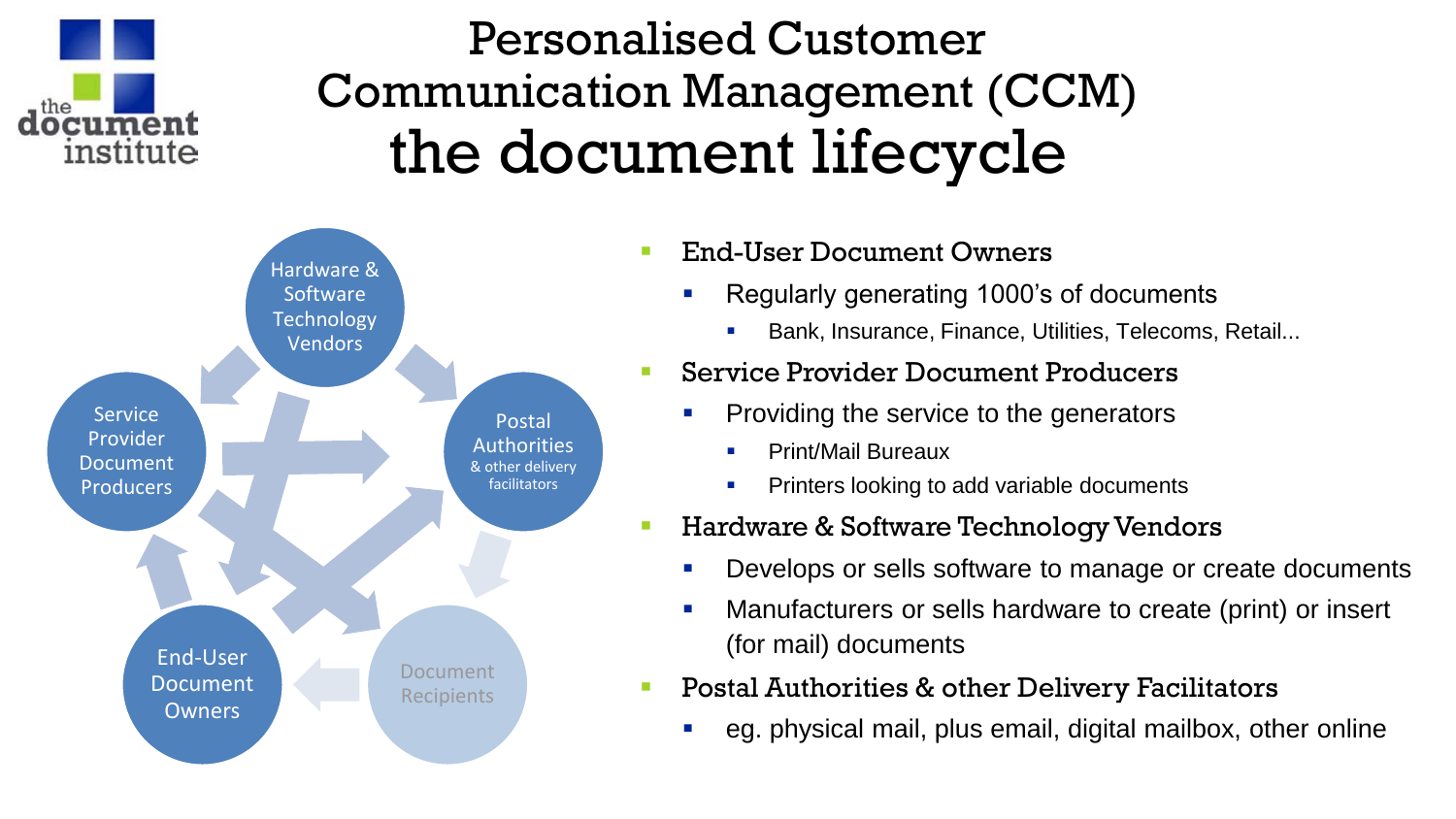

# Consulting

- **Performance Audit** 
	- Level of Awareness across the Document Production Workflow

### **Output Advisory Services**

- Software & Hardware Technology
- Service Providers

### **Strategic Consulting**

- Strategic business projects & planning
- **Information & Knowledge Management**
- **Effective Data Analysis & Usage**
- **Industry Research & Think Tank**
- **Logistics & Mail** 
	- Creation and delivery of documents

## **Hybrid Mail**

- Keeping documents electronic closer to the point of destination
	- Document aggregation
	- **Cross country, cross border**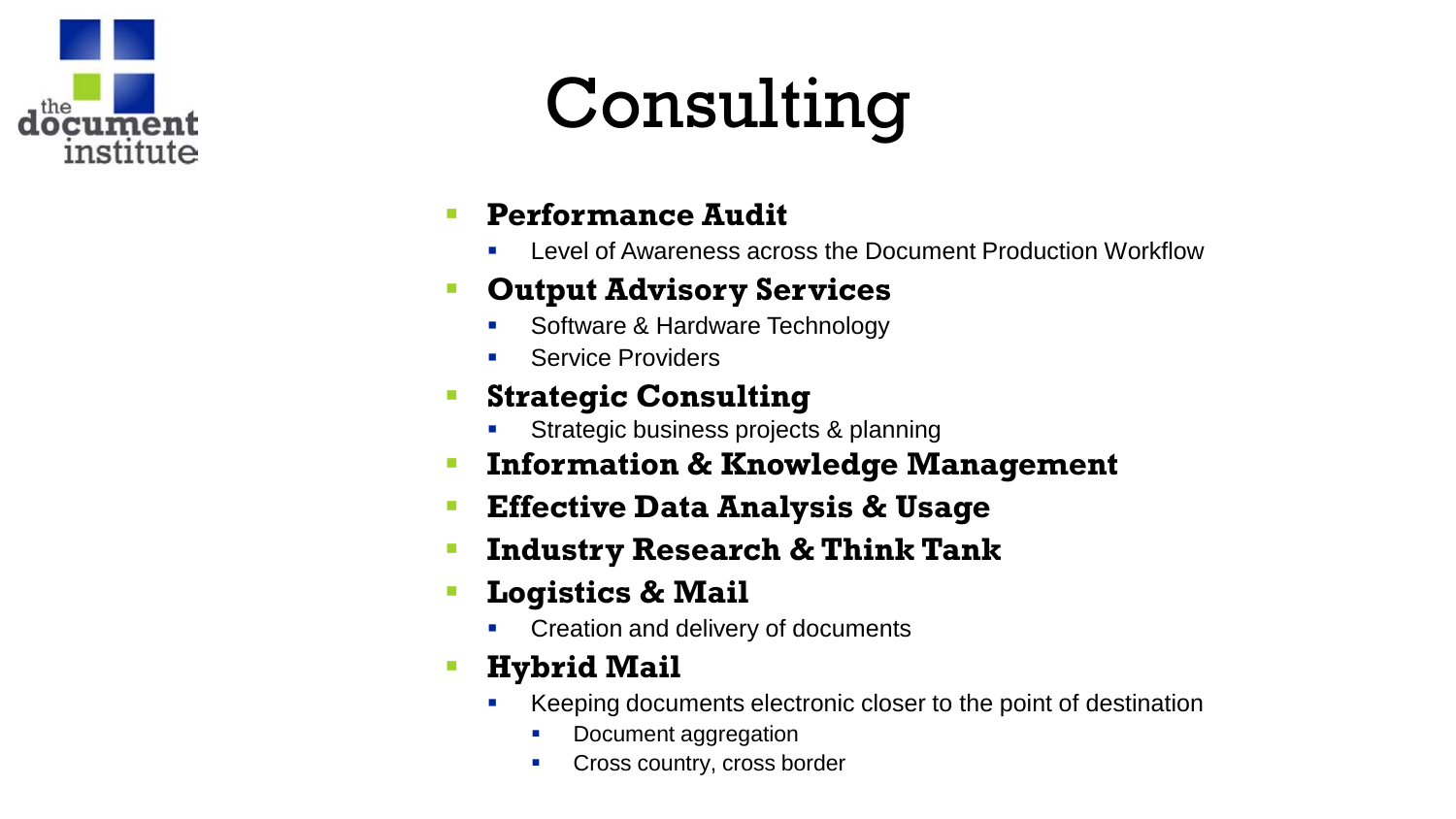

# Educating

# **Document Systems Industry Education**

- **Technical** 
	- **•** Printing Systems
	- **Page Description Languages**
	- **Production Environments**
	- **Electronic Document Delivery Technologies**
	- Reporting & Process Integration
	- **Typography**
	- **Machine Readable Symbologies** 
		- Barcodes, QR code, OMR, MICR, OCR...
	- Data and Character sets
		- Single-byte, Double-byte, Unicode...
- Business
	- **-** Document Systems Industry
	- **Document Producers**
	- **Other Service Providers**
	- **Business Process**
	- Around the Document Creation Process
	- **Industry Overview & Trends**
	- Expanding Services Beyond Print
	- Hybrid Mail
	- Industry Terms, Acronyms, and Jargon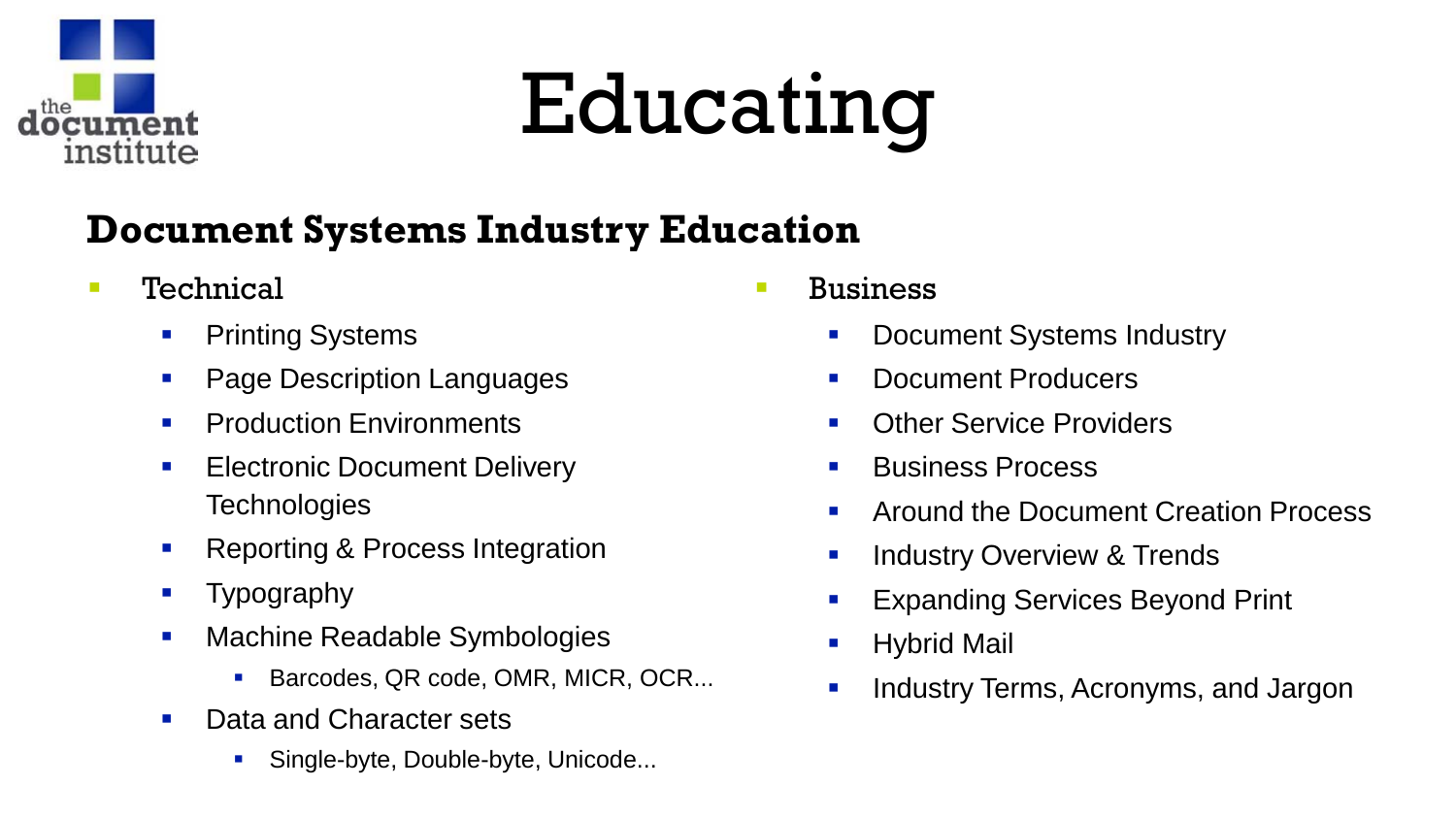

# Educating

# **Document Specialist School**

- **Xplor International endorsed towards:** 
	- **Electronic Document Associate (EDA)**
	- **Electronic DocumentProfessional (EDP)**
- The school includes three courses, typically delivered across 5 days
	- **1. Document Production Workflow**
	- **2. Document Systems Lifecycle**
	- **3. Document Production Best Practices**



**Education and Accreditation for Transaction Document Professionals** www.acadami.org

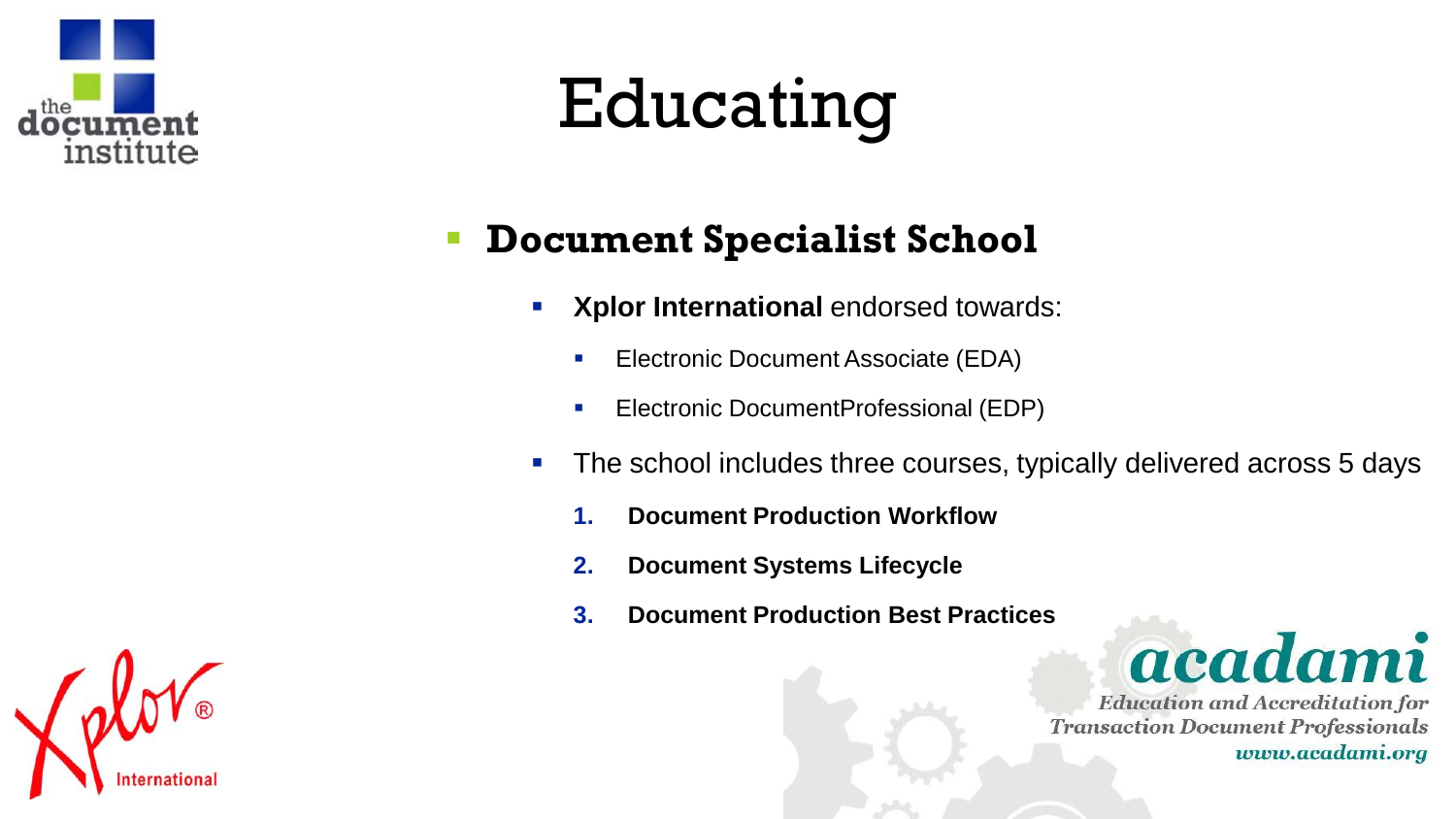Document Production Workflow

the **micro** timeline

*2 days (including assessment)* 



#### *Document Production Workflow* workflow manager data composition insert manipulation print present manage (post-composition) handling post office document objects data courier internal mail print & presentation streams archive electronic presentation Internet *acadami*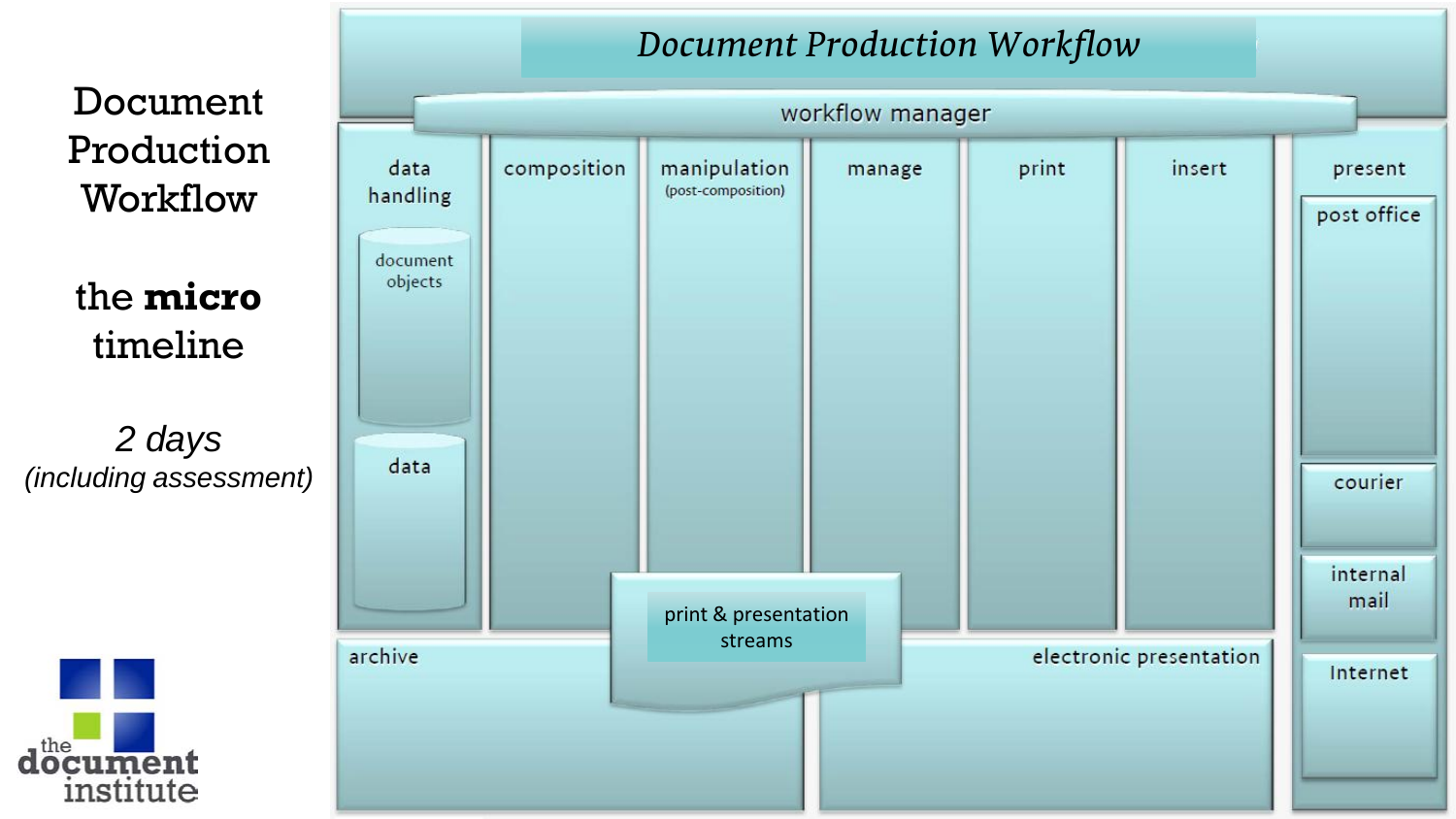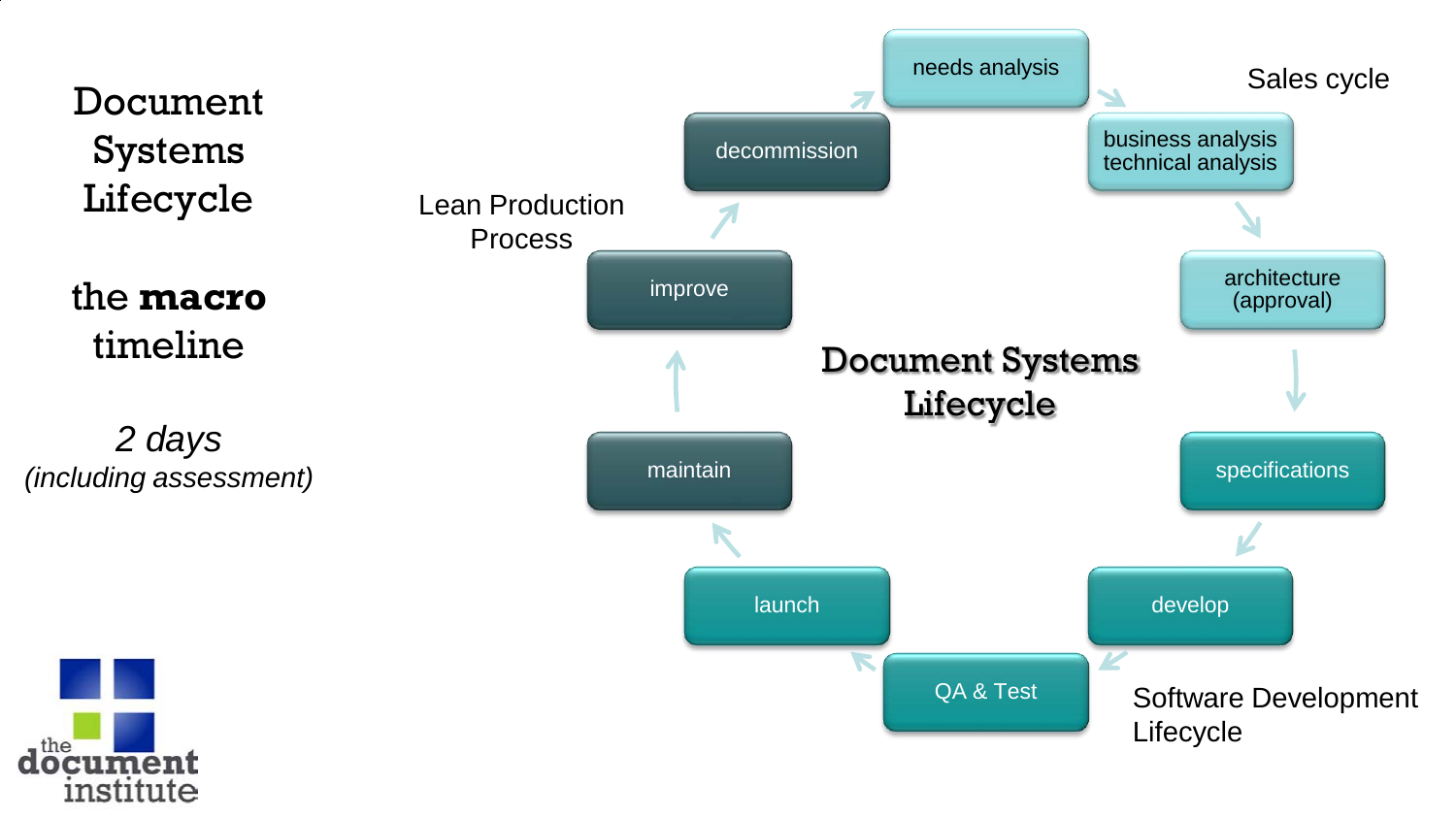# Document Production Best Practices

- *1 day (including assessment)*
- Review of production workflow and systems lifecycle
- What technologies and practices are
	- **Best** *where we should aim*
	- **Acceptable** *things that we can continue to use even though there is better*
	- **Poor** *legacy technologies and practices that should be decommissioned when possible*

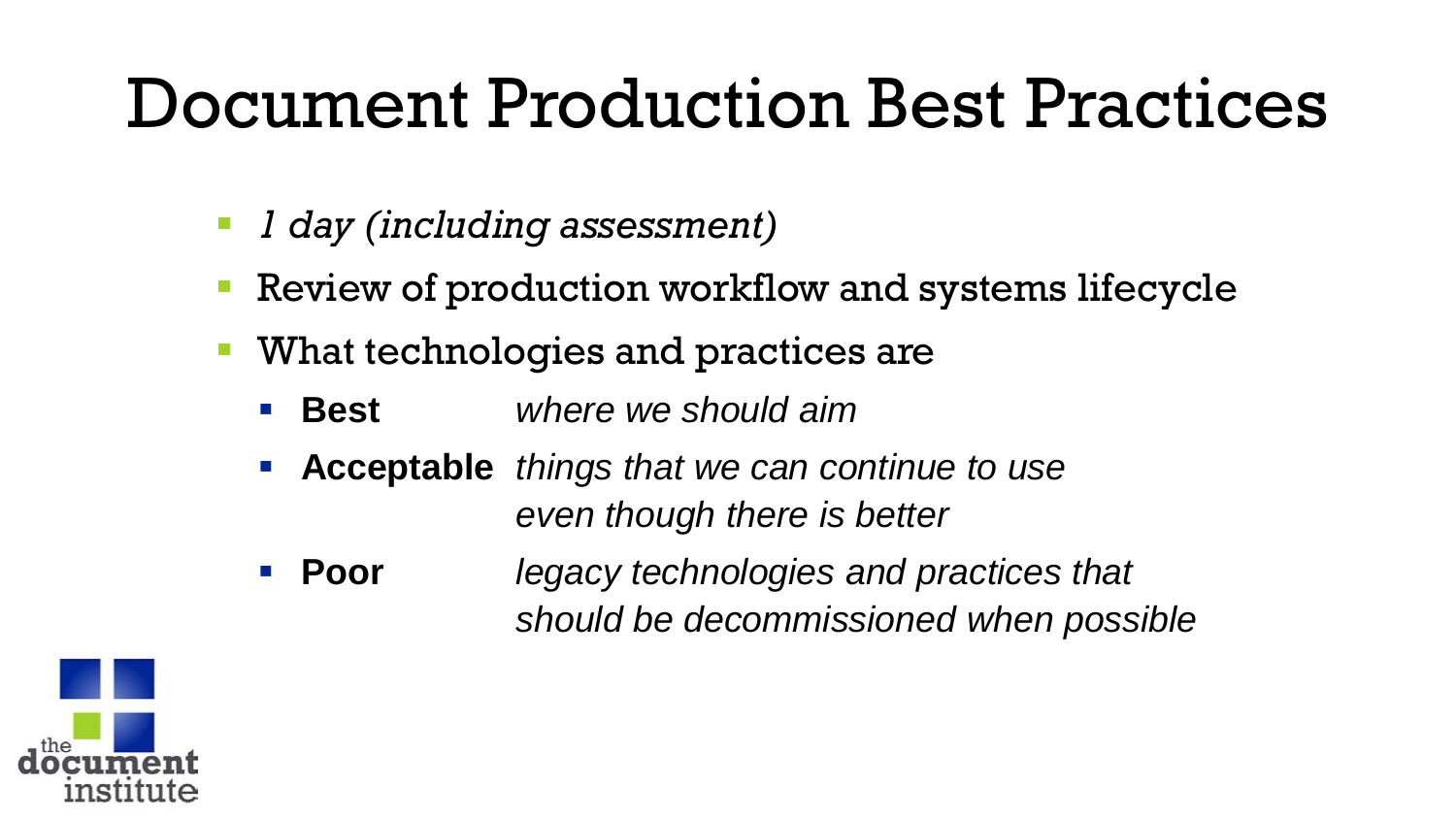

# Educating – Why?

## **Risk mitigation**

- **Much more likely to spot Service Level Agreement and Privacy risks**
- **Remove communication problems to other functions**

## **Productivity improvement**

- Scope of Work and Change Requests take less time to finalise
- **Fewer undetected "misunderstandings"**
- **Increased productivity**
- Greater utilisation of resources

### **Motivation**

- Better overall knowledge  $=$  higher comfort-level at work
- **Better vocabulary makes it easier to communicate**
- High performers recognise the company's investment
	- **Better staff retention**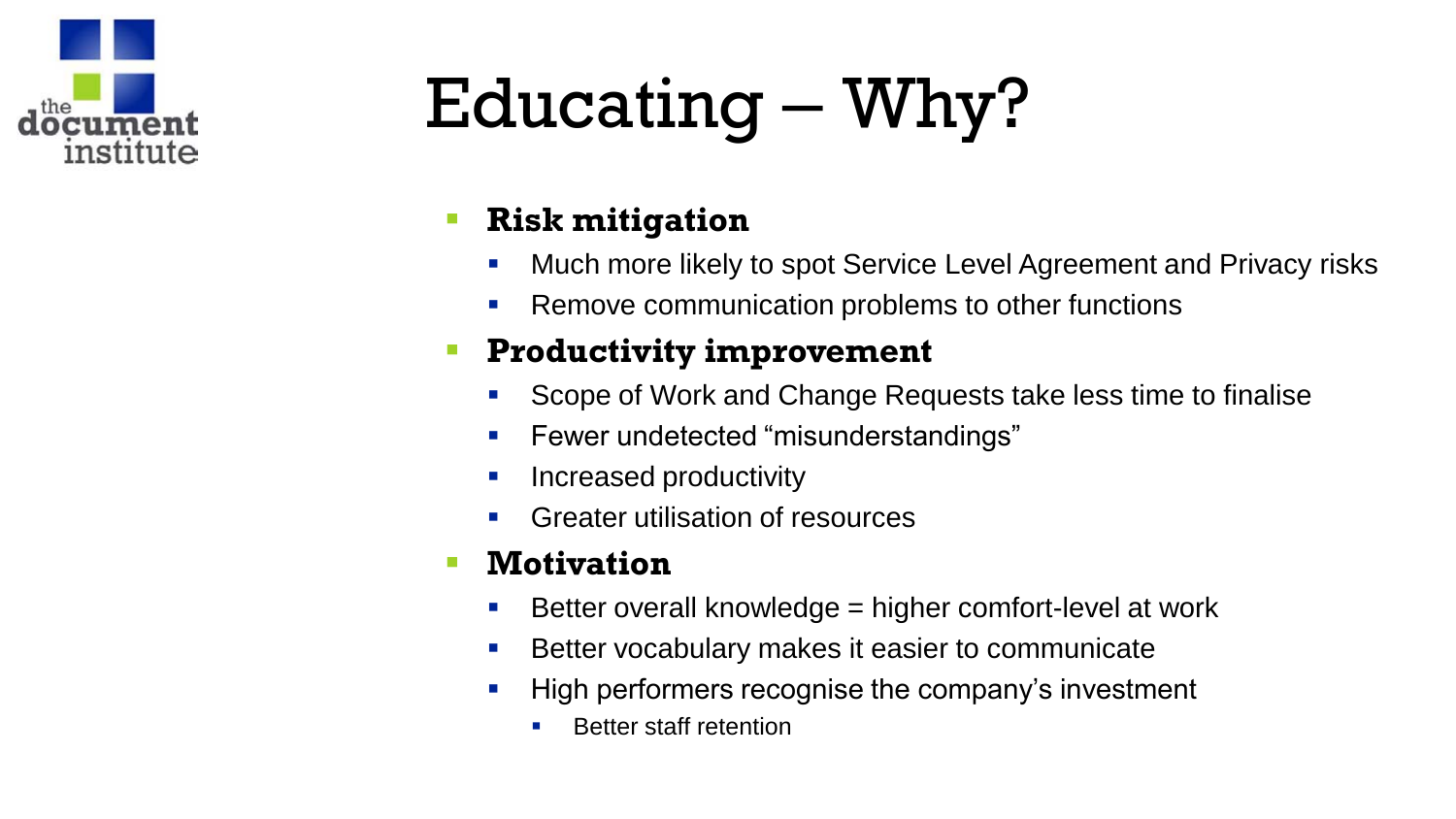

**...and those that supervise and manage them**